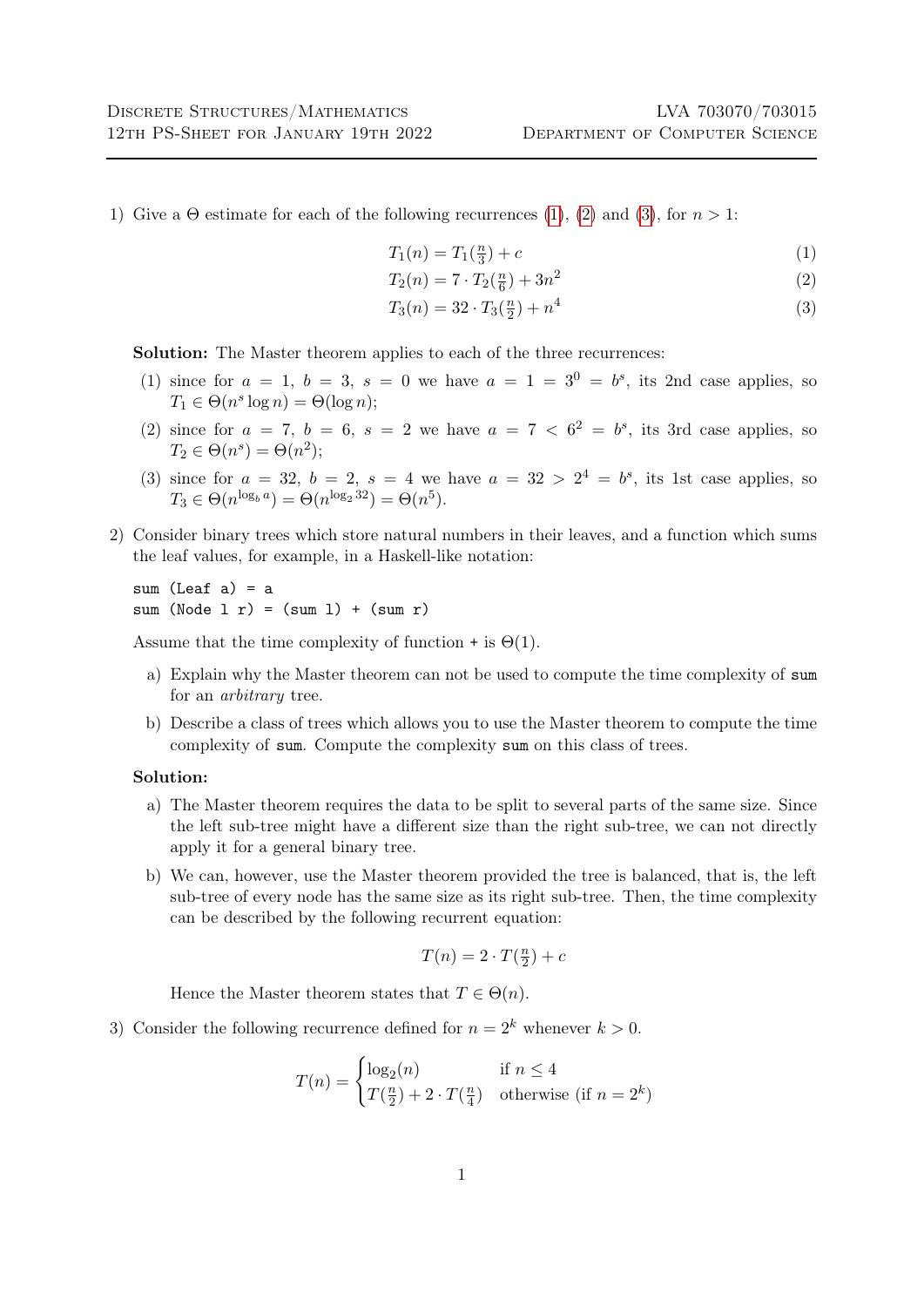Compute the values  $T(n)$  for the first (smallest) 10 admissible values of n. Based on this observation, guess the closed form of  $T$  (a non-recurrent equivalent of  $T$ ) and prove your guess to be correct.

**Solution:** The recurrence  $T(n)$  is defined for  $n = 2<sup>k</sup>$  with  $k > 0$ , hence the first 10 admissible values of *n* are  $2^1, 2^2, \ldots, 2^{10}$ . The first 10 values  $T(n)$  are as follows.

| n   2 4 8 16 32 64 128 256 512 1024 |  |  |  |  |  |
|-------------------------------------|--|--|--|--|--|
| $T(n)$ 1 2 4 8 16 32 64 128 256 512 |  |  |  |  |  |

From this, we can guess that  $T(n) = n/2$ . We can easily prove this by induction on n ordered by  $\leq$ . For  $n = 2$  we have  $T(2) = \log_2(2) = 1 = 2/2$ . Similarly, for  $n = 4$  we have  $T(4) =$  $\log_2(4) = 2 = 4/2$ . For  $n = 2^k > 4$  we have  $T(n) = T(n/2) + 2 \cdot T(n/4) \stackrel{\text{IH}}{=} n/4 + 2 \cdot (n/8) = n/2$ . Here, we also need to verify that the induction hypothesis is used correctly. The induction hypothesis holds for all  $n_0 < n$  which are of the shape  $2^{k_0}$  for some  $k_0 > 0$ . Since  $n = 2^k$ , we are using the hypothesis for  $n_0 = n/2 = 2^{k-1}$  and for  $n_0 = n/4 = 2^{k-2}$ . That is, we are using the induction hypothesis for  $k_0 = k - 1$  and for  $k_0 = k - 2$ . Since  $n > 4$  we have  $k > 2$  and thus  $k_0 > 0$  holds in both the cases.

4) Consider the following recurrence  $T : \mathbb{N} \to \mathbb{N}$ :

$$
T(0) = 0 \qquad T(n) = T(\lfloor \frac{n}{3} \rfloor) + T(\lfloor \frac{n}{4} \rfloor) + n \text{ for } n \ge 1
$$

What can you say about the asymptotic growth of  $T$ ?

Solution: The Master Theorem does not apply here since we partition the input into two different sizes. However, we can still derive the asymptotic growth of  $T(n)$  with some tricks.

It is obvious from the definition that  $T$  is non-negative and strictly increasing, and in fact  $T(n) \geq n$  (proof by induction). We thus have  $T(n) \in \Omega(n)$ .

Next, we try to bound  $T(n)$  from above. Since  $T(n)$  is increasing, we can bound it by the following simpler recurrence  $T'$ :

$$
T'(0) = 0
$$
  $T'(n) = 2T'(\lfloor \frac{n}{3} \rfloor) + n$  for  $n \ge 1$ 

A straightforward induction shows that  $T(n) \leq T'(n)$  for all n. Moreover, T' falls within the scope of the Master Theorem with  $s = 1$  (third case), which tells us that  $T'(n) \in \Theta(n^s) =$  $\Theta(n)$ , and therefore  $T(n) \in O(n)$ . We can then conclude that  $T(n) \in \Theta(n)$ .



Figure 1: A plot of the recurrence  $T(n)$  from exercise 4 that illustrates its linear growth.